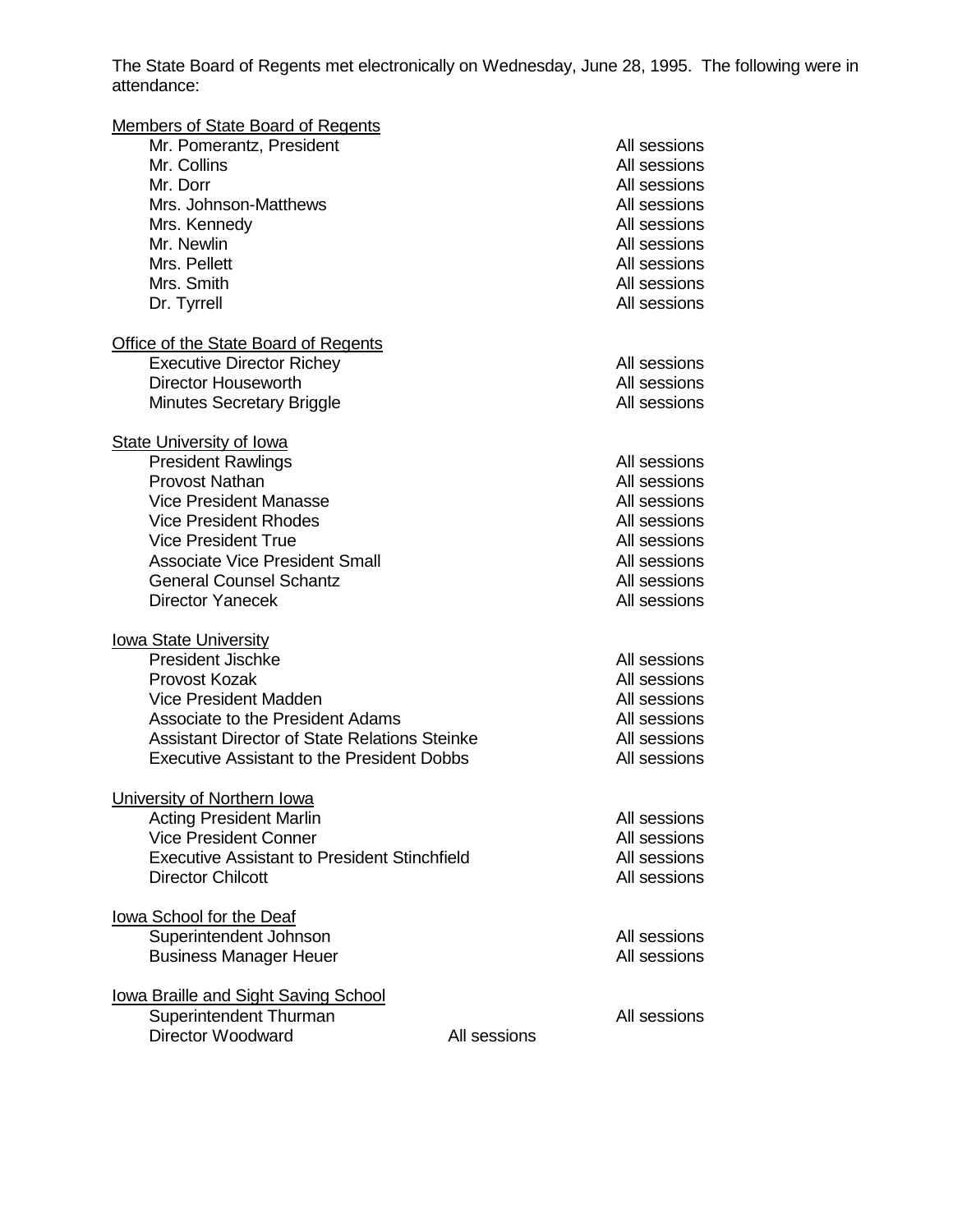## GENERAL

The State Board of Regents held an electronic Board meeting on Wednesday, June 28, 1995, commencing at 11:00 a.m., in accordance with Section 21.8 of the Code of Iowa. The meeting was not held in person because it was not practical to have the Regents assemble in one location for this brief meeting. Each Regent in attendance was at a separate remote location. Public access was provided at the following locations:

Board of Regents Office, Old Historical Building, E. 12th and Grand, Des Moines University of Iowa, Old Public Library Conference Room, Iowa City Iowa State University, 117 Beardshear Hall Conference Room, Ames University of Northern Iowa, Gilchrist Hall Board Room, Cedar Falls Iowa School for the Deaf, Business Office, Administration Building, Council Bluffs Iowa Braille and Sight Saving School, Superintendent's Area, Main Building, Vinton

The conference operator called the roll and the following members were present:

Marvin Pomerantz Thomas Collins Thomas Dorr Melissa Johnson-Matthews Ellengray Kennedy Owen Newlin Nancy Pellett Beverly Smith John Tyrrell

The following business pertaining to general or miscellaneous business was transacted on Wednesday, June 28, 1995.

**APPROVAL OF MINUTES OF BOARD MEETINGS, MAY 17 AND JUNE 8, 1995**. The Board Office recommended the Board approve the Minutes as written.

President Pomerantz asked for additions or corrections to the Minutes.

MOTION: Regent Collins moved to approve the Minutes of the May 17 and June 8, 1995, Board of Regents meetings, as written. Regent Smith seconded the motion. MOTION CARRIED UNANIMOUSLY.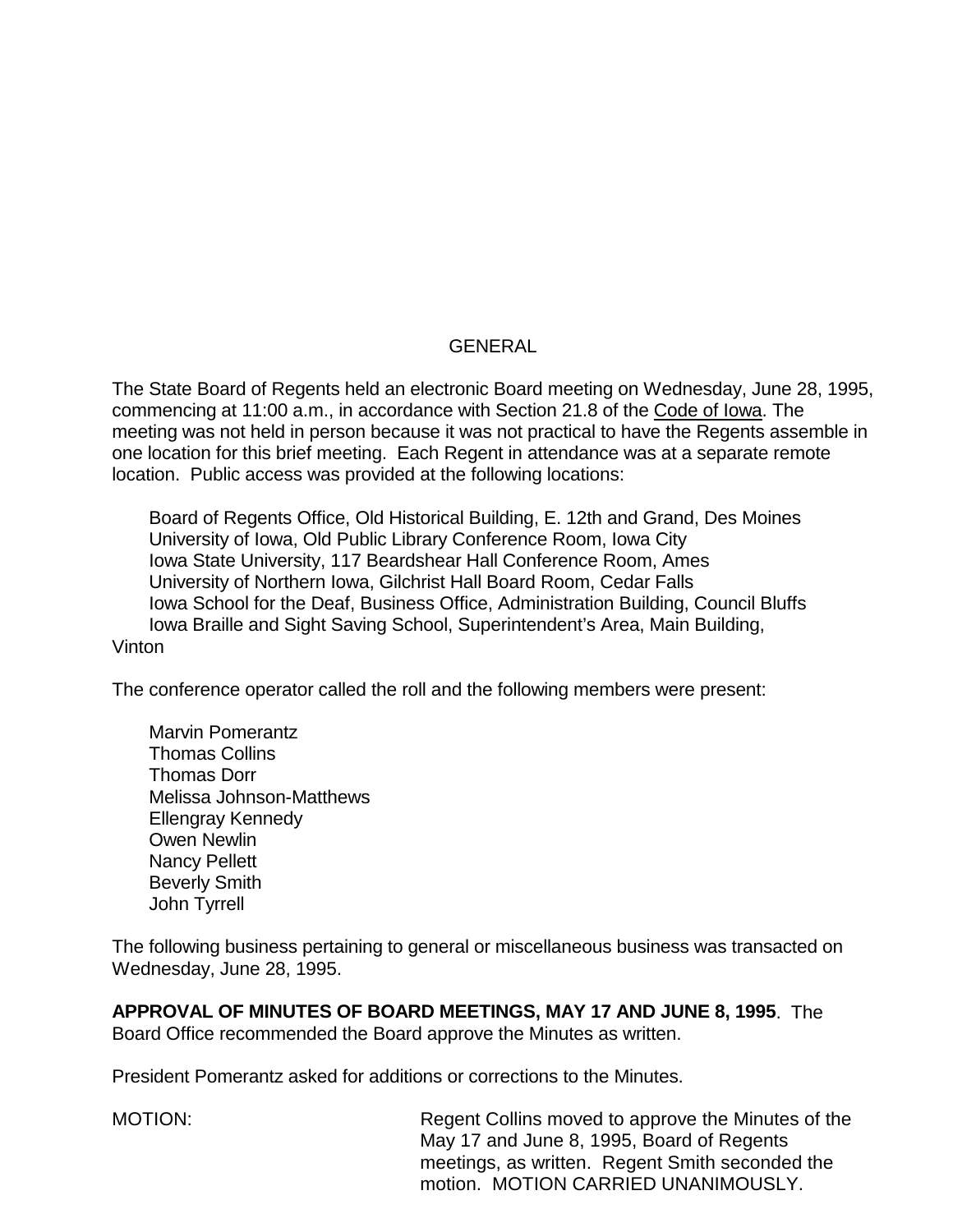## **SALE OF \$7,100,000 ACADEMIC BUILDING REVENUE REFUNDING BONDS, SERIES**

**I.S.U. 1995**. The Board Office recommended that the Board:

- (1) Adopt a Resolution providing for the sale and award of \$7,100,000 Academic Building Revenue Refunding Bonds, Series I.S.U. 1995, and approving and authorizing the agreement of such sale and award; and
- (2) Adopt a Resolution authorizing and providing for the issuance and securing the payment of \$7,100,000 Academic Building Revenue Refunding Bonds, Series I.S.U. 1995, for the purpose of refunding the \$7,100,000 Academic Building Revenue Project Notes, Series, I.S.U. 1992, presently outstanding in the principal amount of \$7,100,000 heretofore issued by the Board to defray the costs of buildings and facilities on the campus of Iowa State University of Science and Technology.

The bond issue will refund at maturity (August 1, 1995) the principal of the Academic Building Project Notes, Series I.S.U. 1992 (dated January 1, 1992), which were issued in the same principal amount. The projects funded with the project notes included the remodeling and renovation of Gilman Hall and construction of a research building at the Nutrition Research Center.

The principal of the project notes was to be payable at maturity with an appropriation for that purpose or the proceeds of Academic Building Revenue Bonds; an appropriation was not made.

The entire principal amount of the bond proceeds will be applied to repayment of the project note principal. Issuance costs will be provided from other available resources of the university. The final six-month interest payment due on the project notes will be paid initially from university resources to be reimbursed through the tuition replacement process.

The receipt and opening of the bids was scheduled for 10:00 a.m., and the award was scheduled for 11:00 a.m. on Wednesday, June 28, 1995.

## Bond Specifics

| <b>Average Maturity:</b> | 14.27 years                                            |
|--------------------------|--------------------------------------------------------|
| <b>Bonds Dated:</b>      | July 1, 1995                                           |
| Interest Due:            | January 1 and July 1 commencing January 1, 1996        |
| <b>Principal Due:</b>    | July 1, 1997-2015 inclusive                            |
| <b>Optional Call:</b>    | Bonds maturing on and after July 1, 2006 are           |
|                          | callable on any date on or after July 1, 2005, at par. |
| Denomination:            | \$5,000 and integral multiples thereof                 |

The resolutions were prepared by the Board's bond counsel, the Ahlers law firm.

Regent Dorr reported on the discussion of this bond sale at the June 8 Banking Committee meeting. He asked Mr. Anderson to report on the bids received.

Mr. Anderson stated that two bids were received at 10:00 a.m. for the bonds. He said a syndicate led by Merrill Lynch and Company bid a dollar price of \$7.1 million, an interest cost of \$5,663,615 for a true interest rate of 5.5941 percent. The second bid was received from a group led by Chiles Heider Division, Smith Barney, Inc.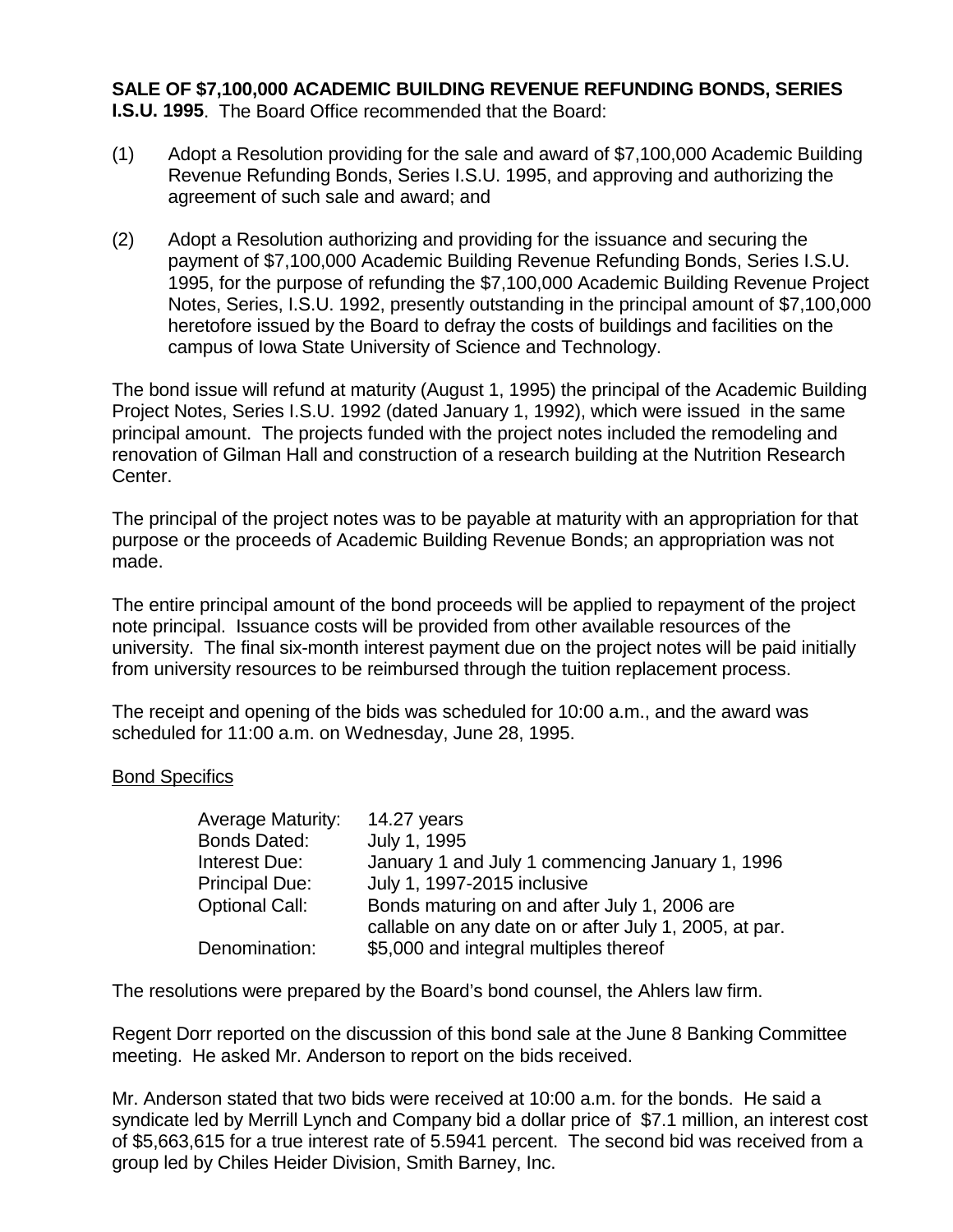Mr. Anderson said the group consisted of basically all the Midwest dealers and was a very large group. The bid was for a dollar price of \$7.1 million, an interest cost of \$5,551,880 for a true interest rate of 5.4889 percent. He recommend the Regents award the bonds to the group led by Chiles Heider.

For comparison purposes, Mr. Anderson said a large issue of double tax-exempt Iowa bonds was sold by the Iowa Finance Authority for correctional facilities a week ago in the amount of \$37 million. The sale had some impact on the market for double tax-exempt bonds; however, the Board of Regents' bonds just sold for an interest rate which was better than the correctional facilities bond rate. He said the rate received on these Regent bonds was even more gratifying since the bond market had deteriorated somewhat over the last few days. These Regent bonds were sold for a rate that was 40 basis points better than the rate for bonds sold by the State of Iowa yesterday. The rate of 5.4889 percent was almost exactly the same as the projection in early May.

MOTION: Regent Dorr moved to (1) Adopt a Resolution providing for the sale and award of \$7,100,000 Academic Building Revenue Refunding Bonds, Series I.S.U. 1995, and approving and authorizing the agreement of such sale and award; and (2) Adopt a Resolution authorizing and providing for the issuance and securing the payment of \$7,100,000 Academic Building Revenue Refunding Bonds, Series I.S.U. 1995, for the purpose of refunding the \$7,100,000 Academic Building Revenue Project Notes, Series, I.S.U. 1992, presently outstanding in the principal amount of \$7,100,000 heretofore issued by the Board to defray the costs of buildings and facilities on the campus of Iowa State University of Science and Technology. Regent Collins seconded the motion, and upon the roll being called, the following voted: AYE: Collins, Dorr, Johnson-Matthews, Kennedy, Newlin, Pellett, Pomerantz, Smith, Tyrrell. NAY: None. ABSENT: None.

MOTION CARRIED UNANIMOUSLY.

# **SALE OF \$5,140,000 STUDENT HEALTH FACILITY REVENUE BONDS, SERIES I.S.U.**

**1995**. The Board Office recommended that the Board:

- (1) Adopt a Resolution providing for the sale and award of \$5,140,000 Student Health Facility Revenue Bonds, Series I.S.U. 1995, and approving and authorizing the agreement of such sale and award; and
- (2) Adopt a Resolution authorizing and providing for the issuance and securing the payment of \$5,140,000 Student Health Facility Revenue Bonds, Series I.S.U. 1995, for the purpose of defraying costs of constructing, improving and equipping a Student Health Center located on the campus of Iowa State University of Science and Technology, paying the costs of issuance and funding a reserve fund.

The Student Health Center provides Iowa State University students and their spouses with outpatient medical care, preventive medicine services and wellness promotion.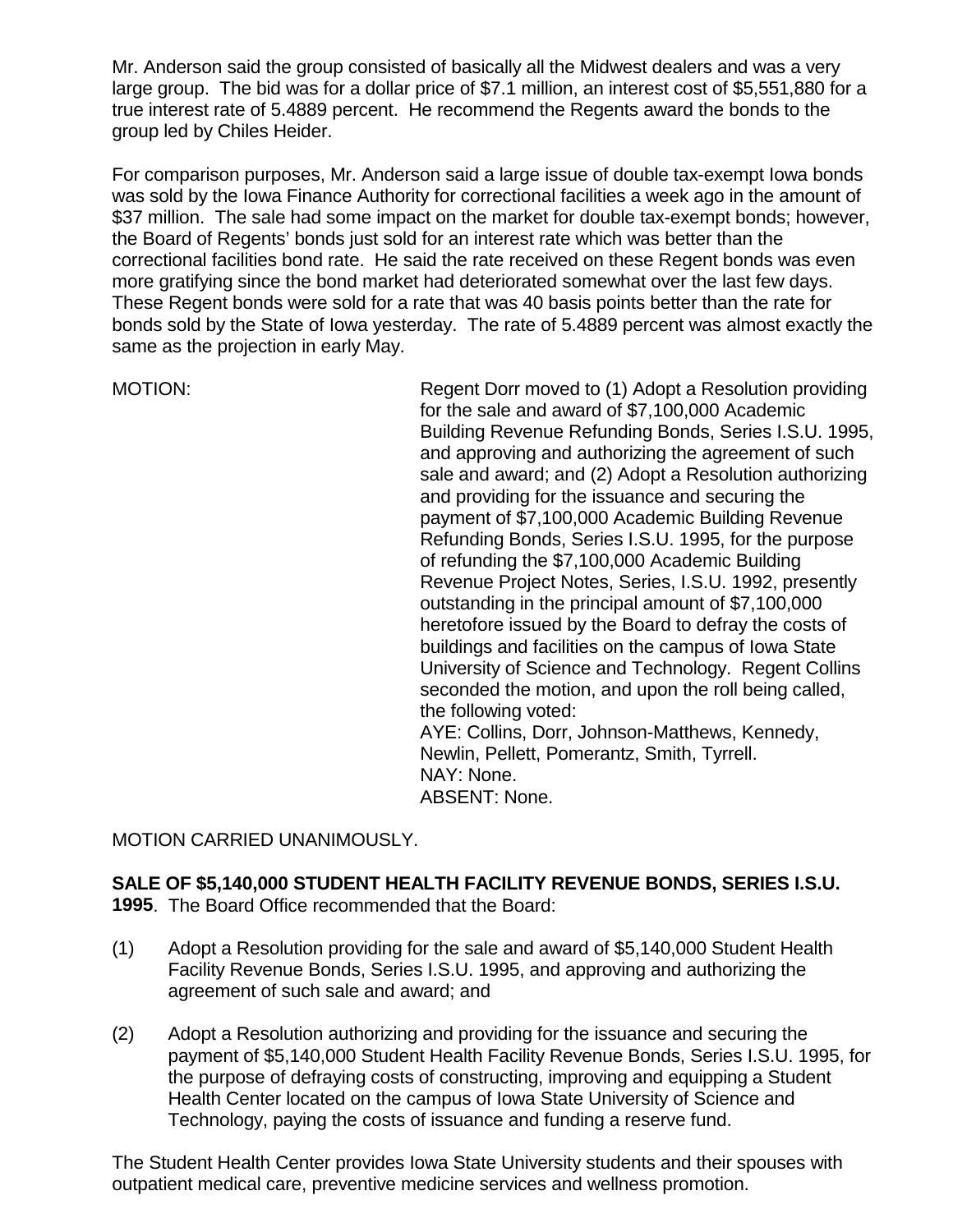The project is scheduled to be bid in October 1995. The amount of the project was estimated to be \$5,975,000, with \$4,584,000 to be financed from the proceeds of the bond sale and the balance to come from Student Health Center funds and 1994-95 receipts from the Student Health Facility Fee.

The size of the bond issue including project costs, issuance costs and debt service reserve was estimated at \$5,140,000; the repayment period will be 18 years. The bonds will be repaid primarily from the proceeds of the Student Health Facility Fee (\$8/semester) established for this purpose and collected over the life of the bonds; net revenues of the Student Health Center will provide an additional source.

The bonds also will be secured by a debt service reserve equal to the lesser of 10 percent of the bond principal or maximum annual debt service in any year prior to the final maturity year, together with investment earnings thereon.

A Health Facility Fee Excess Fund will be established, the contents of which will be available for debt service, if required, or for extraordinary maintenance or operating costs, or cost of capital improvements to the Student Health Facility.

The receipt and opening of the bids was scheduled for 10:00 a.m., and the award was scheduled for 11:00 a.m. on Wednesday, June 28, 1995.

#### Bond Specifics

| <b>Average Maturity:</b> | 11.39 years                                           |
|--------------------------|-------------------------------------------------------|
| <b>Bonds Dated:</b>      | July 1, 1995                                          |
| Interest Due:            | January 1 and July 1 commencing January 1, 1996       |
| <b>Principal Due:</b>    | July 1, 1996-2013 inclusive                           |
| <b>Optional Call:</b>    | Bonds maturing on and after July 1, 2006 are          |
|                          | callable on any date on or after July 1, 2005 at par. |
| Denomination:            | \$5,000 and integral multiples thereof                |

The resolutions were prepared by the Board's bond counsel, the Ahlers law firm.

Regent Dorr stated that this bond issue was reviewed at the June 8 Banking Committee meeting. He asked Mr. Anderson to report on the bids received.

Mr. Anderson stated that two bids were received from the same groups as the previous sale. The group led by Merrill Lynch bid a dollar amount of \$5,075,750. He noted that the offering of an underwriting discount was permitted which accounted for the bid coming in at less than par. The net interest cost was \$3,195,520 for a true interest rate of 5.4824 percent. The same large account group led by Chiles Heider Division, Smith Barney Inc., bid a dollar price of \$5,073,180 and a net interest cost of \$3,135,485 for a true interest rate of 5.3796 percent. He stated that the bid of the Chiles Heider group was the better bid, and recommended awarding the sale of the bonds to that group.

MOTION: Regent Dorr moved to (1) Adopt a Resolution providing for the sale and award of \$5,140,000 Student Health Facility Revenue Bonds, Series I.S.U. 1995, and approving and authorizing the agreement of such sale and award; and (2) Adopt a Resolution authorizing and providing for the issuance and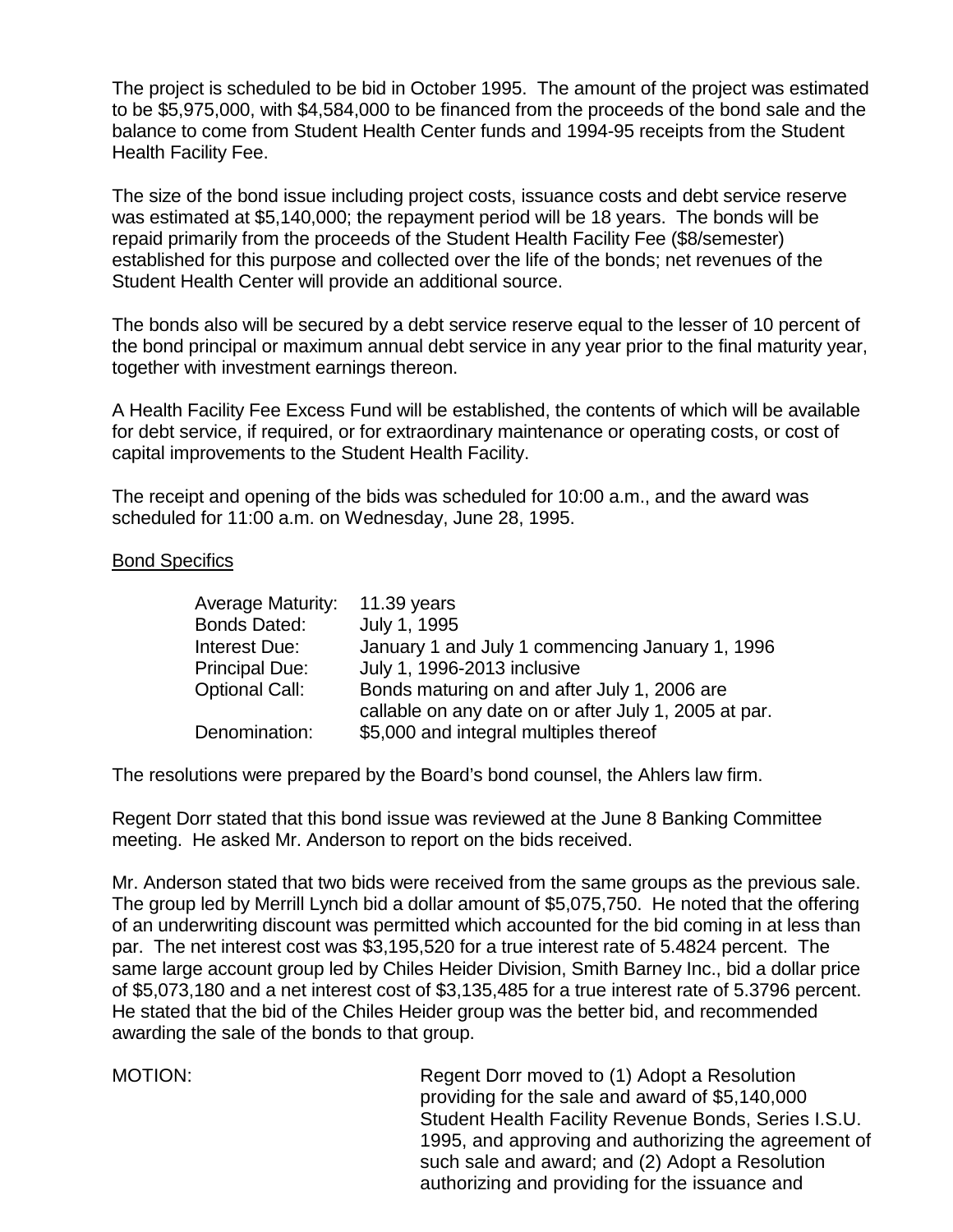securing the payment of \$5,140,000 Student Health Facility Revenue Bonds, Series I.S.U. 1995, for the purpose of defraying costs of constructing, improving and equipping a Student Health Center located on the campus of Iowa State University of Science and Technology, paying the costs of issuance and funding a reserve fund. Regent Collins seconded the motion, and upon the roll being called, the following voted: AYE: Collins, Dorr, Johnson-Matthews, Kennedy, Newlin, Pellett, Pomerantz, Smith, Tyrrell. NAY: None. ABSENT: None.

MOTION CARRIED UNANIMOUSLY.

Regent Tyrrell asked if there was any concern on the part of the Regents' bond advisors about so many firms coming together into a bidding group. Will it limit the number of multiple bidders in the future?

Mr. Anderson stated that the large sales of double tax-exempt bonds within the last 2 weeks had created a lot of inventory in the market. He has been told in conversations with some of the underwriting firms during the last few months that if the total issuance amount was \$10 million or less, the firms were more likely to break into smaller syndicates which would result in more bids.

President Pomerantz said it was significant to note that the Board of Regents created a certain aura that allowed it to receive lower interest rates than those received by other State organizations. He said they needed to be sure they were mindful and respected that characteristic of Regent bond sales.

## **APPROVAL OF PARKING FEES AND FINES, UNIVERSITY OF NORTHERN IOWA**. The

Board Office recommended that the Board give final approval to changes in a) the traffic and parking regulations and b) permit fees and parking violation schedules for 1995-96 at the University of Northern Iowa.

Increases in fees proposed for 1995-96 ranged from 1.45 percent to 2.91 percent with the greatest increase occurring in the reserved parking permit which will increase from \$103.00 to \$106.00 per year. No increases were planned in night/remote, temporary, or car pool/second vehicle permits.

Additions to the university's parking violation offense schedule were as follows:

Displaying a permit reported as lost or stolen - \$25.00 each offense.

Improper use of roller skates, roller blades or skateboards - \$10.00 each offense.

University officials projected that permit and fine revenue would total approximately \$400,000 in FY 1996 and \$10,000 of this amount would be generated by the proposed fee increases.

Increased funds will be used to cover the increased cost of repair and maintenance of the university's parking lot system. Planned improvements include the reconstruction of the Russell Hall parking lot and a feasibility study of the adequacy of the storm sewer system for the renovation of the Commons' parking lot, scheduled for FY 1997.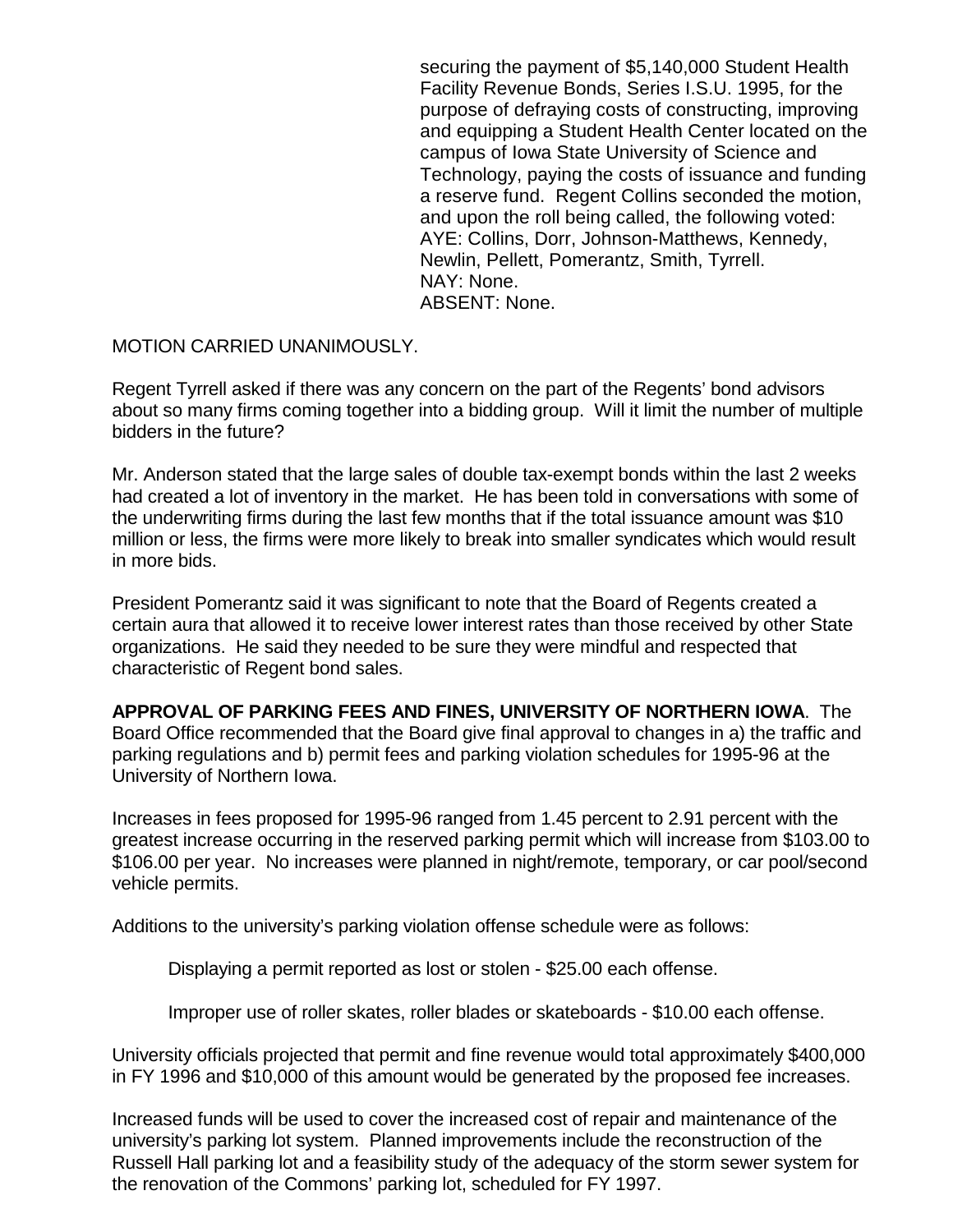MOTION: Regent Kennedy moved to give final approval to changes in a) the traffic and parking regulations and b) permit fees and parking violation schedules for 1995-96 at the University of Northern Iowa. Regent Johnson-Matthews seconded the motion. MOTION CARRIED UNANIMOUSLY.

**APPOINT ACTING PRESIDENT, UNIVERSITY OF IOWA**. The Board Office recommended the Board appoint and set the salary for an Acting President at the University of Iowa.

President Pomerantz stated that President Rawlings would be leaving the University of Iowa officially on July 1, 1995, which created a need for the Board to appoint an acting president. He then recognized Regent Kennedy.

MOTION: MOTION: Regent Kennedy moved to appoint Peter Nathan as Acting President of the University of Iowa effective July 1, 1995, at the annual salary of \$175,000 until the effective date of appointment of a permanent president. Regent Collins seconded the motion. MOTION CARRIED UNANIMOUSLY.

President Pomerantz congratulated Acting President Nathan.

Provost Nathan thanked the Regents for the vote of confidence. He pledged his hard work and that of his colleagues. He said it was his intention to ask Professor Samuel Becker to serve as acting provost. He listed Professor Becker's numerous accomplishments at the University of Iowa and said he believed that Professor Becker would be willing to accept the appointment as interim provost, delaying a much deserved retirement. Provost Nathan hoped the Board members would agree that Professor Becker was the appropriate individual to serve in that role.

Mr. Richey stated that the Board needed to take action at this meeting to approve the appointment at the budgeted salary in order to have a provost on duty as of July 1.

President Pomerantz said he seconded Provost Nathan's comments concerning the qualifications of Samuel Becker to serve as acting provost. Professor Becker has an outstanding record at the University of Iowa.

MOTION: Regent Newlin moved to approve the appointment of Sam Becker as Acting Provost at the University of Iowa effective July 1, 1995, at the budgeted salary. Regent Johnson-Matthews seconded the motion. MOTION CARRIED UNANIMOUSLY.

**BOARD MEETINGS SCHEDULE**. The Board Office recommended the Board approve the Board Meetings Schedule.

| June 30-July 1, 1995 | <b>Marriott Hotel</b>        | Des Moin         |
|----------------------|------------------------------|------------------|
| July 19              | <b>Iowa State University</b> | Ames             |
| September 20-21      | University of Iowa           | <b>Iowa City</b> |
| October 18-19        | University of Northern Iowa  | Cedar Fa         |
| November 15-16       | <b>Iowa State University</b> | Ames             |
|                      |                              |                  |

Des Moines In Iowa **Cedar Falls**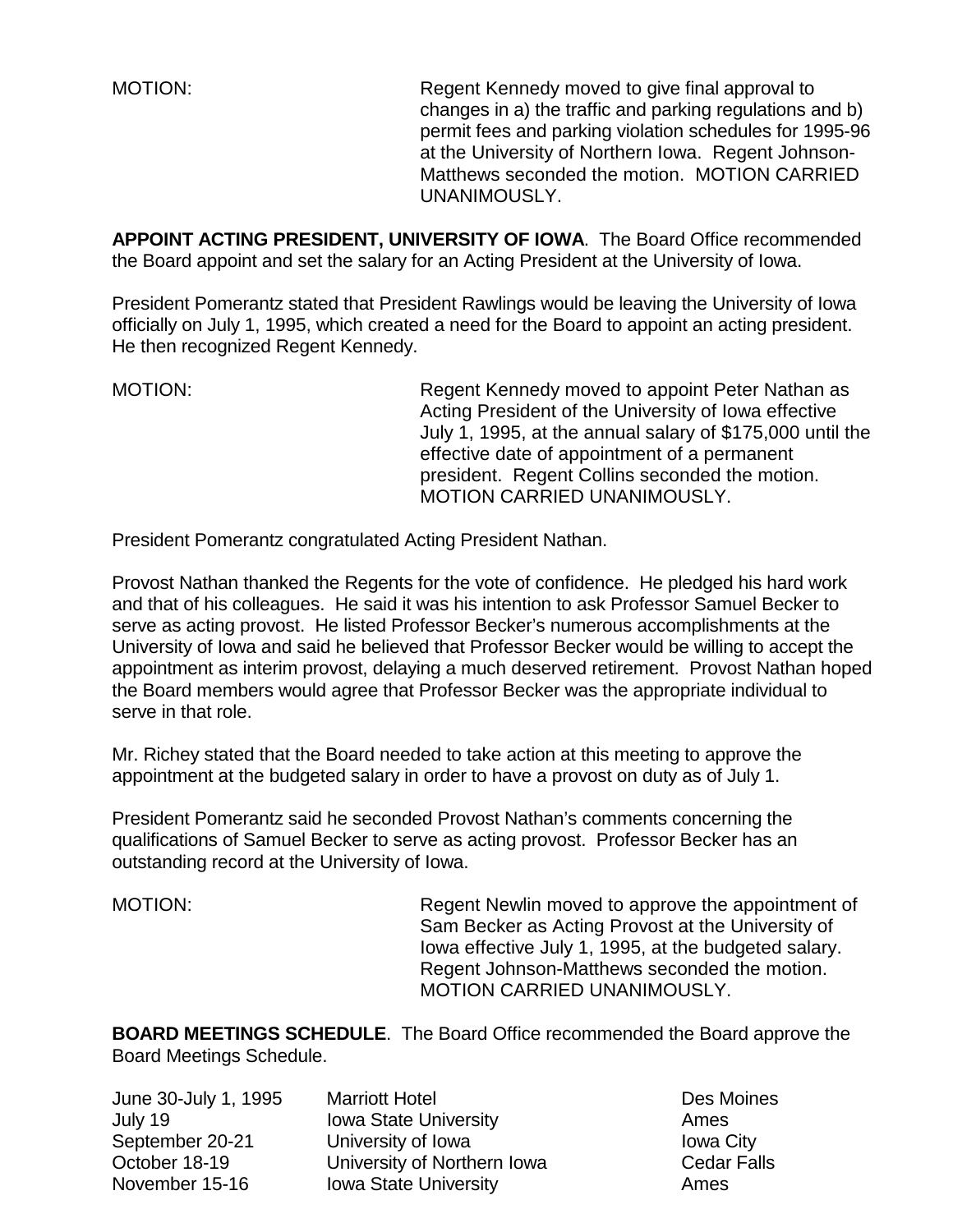| December 13-14     | <b>Hotel Fort Des Moines</b>         | Des Moines         |
|--------------------|--------------------------------------|--------------------|
| January 17, 1996   | Telephonic                           |                    |
| February 21-22     | University of Iowa                   | <b>Iowa City</b>   |
| <b>March 20-21</b> | University of Northern Iowa          | <b>Cedar Falls</b> |
| April 17-18        | <b>Iowa State University</b>         | Ames               |
| May 15-16          | Iowa Braille and Sight Saving School | Vinton             |
| June 19-20         | University of Northern Iowa          | <b>Cedar Falls</b> |
| <b>July 17-18</b>  | University of Iowa                   | <b>Iowa City</b>   |
| September 18-19    | <b>Iowa State University</b>         | Ames               |
| October 16-17      | University of Northern Iowa          | <b>Cedar Falls</b> |
| November 20-21     | University of Iowa                   | <b>Iowa City</b>   |
| December 11        | To Be Determined                     | Des Moines         |

A meeting at the Marriott Hotel in Des Moines was scheduled for June 30-July 1, 1995, to interview candidates and possibly select a person to become President of the University of Northern Iowa.

The July Board meeting at Iowa State University was scheduled for one day, July 19, 1995, with a Faculty Excellence Awards dinner to be held the evening of July 18. The Banking Committee may need to meet during the afternoon of July 18.

The meetings schedule was extended through December of 1996. The third Wednesday and Thursday of each month were scheduled for Board of Regents meetings except for December of 1996 which was established for the second Wednesday. Although most of the meetings were scheduled for two days each, it was anticipated that many of them would require only one day.

Mr. Richey noted that the Board would meet in Des Moines Friday and Saturday in executive session to conduct University of Northern Iowa presidential interviews.

Vice President True expressed concern about the lack of lodging in Iowa City if the Regents hold their meeting at the University of Iowa on July 17, 1996. The Board Office will work to revise the meetings schedule and report to the Board at its July 19 meeting.

Regent Newlin stated that he would be out of town and would not be returning until late in the evening on Tuesday, July 18. He would not be able to attend the Banking Committee meeting if it is held on Tuesday afternoon.

ACTION:The Board Meetings Schedule was approved, by consent.

**AUTHORIZE EXECUTIVE SESSION OF BOARD TO INTERVIEW CANDIDATES FOR PRESIDENT OF THE UNIVERSITY OF NORTHERN IOWA ON JUNE 30-JULY 1, 1995, AND TO CONSIDER IMMINENT OR PENDING LITIGATION**. The Board Office recommended the Board go into executive session at 8:30 a.m. on June 30, 1995, to interview candidates for President of the University of Northern Iowa, and to consider imminent or pending litigation.

President Pomerantz requested the Board convene in closed session at 8:30 a.m. on June 30, 1995, to evaluate the professional competency of individuals whose appointment was being considered, pursuant to the Code of Iowa section 21.5(1)(i); and to discuss a matter with counsel which is either in litigation of where litigation is imminent, pursuant to the Code of Iowa section  $21.5(1)(c)$ .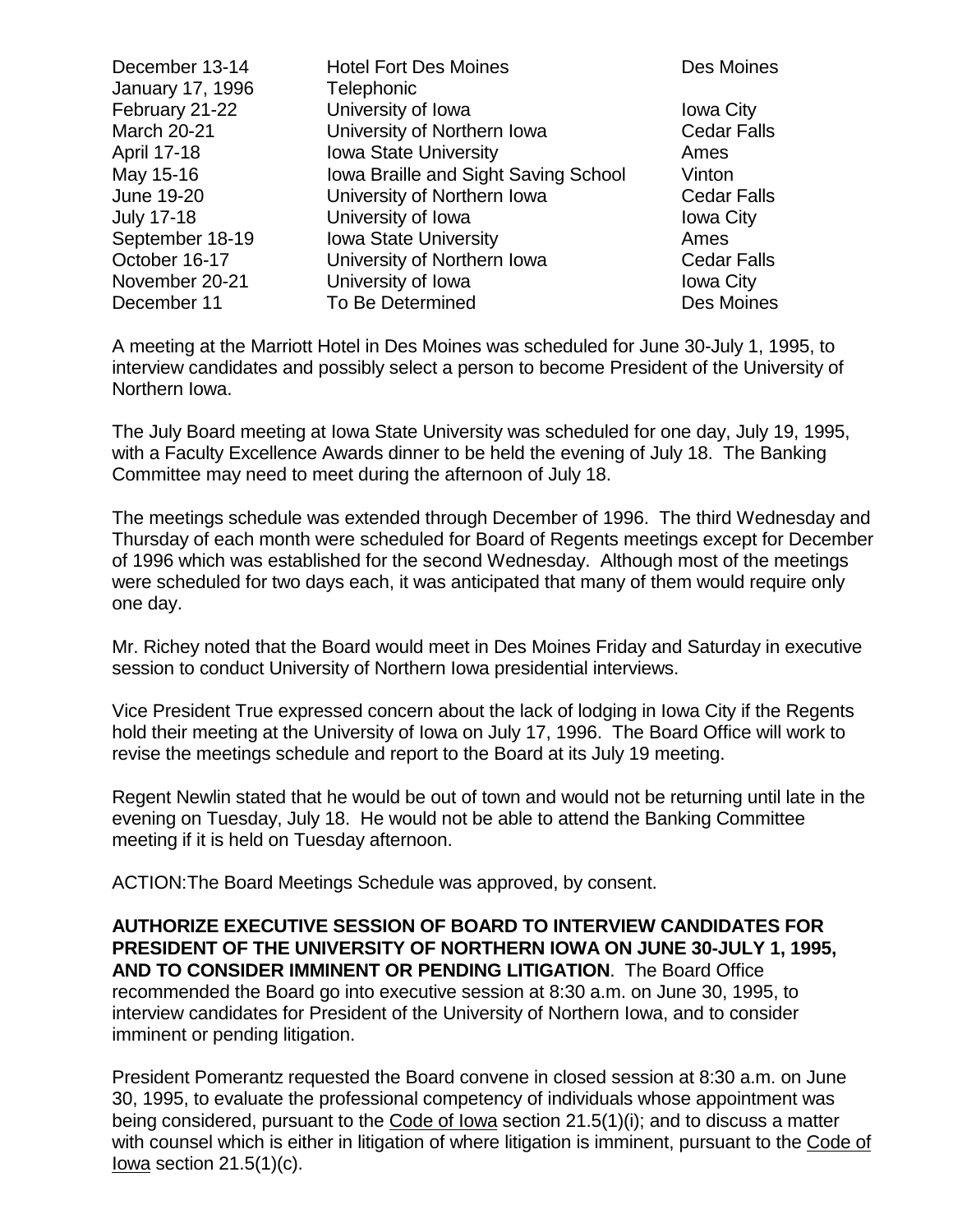MOTION: Regent Dorr moved to enter into closed session. Regent Johnson-Matthews seconded the motion, and upon the roll being called, the following voted: AYE: Collins, Dorr, Johnson-Matthews, Kennedy, Newlin, Pellett, Pomerantz, Smith, Tyrrell. NAY: None. ABSENT: None.

## MOTION CARRIED UNANIMOUSLY.

The Board having voted at least two-thirds majority resolved to meet in closed session beginning at 8:30 a.m. on June 30, 1995.

President Pomerantz stated the Board would convene in open session at approximately 1:00 p.m. on Saturday, July 1, 1995.

## **OTHER BUSINESS**.

President Pomerantz stated that he was invited to make a presentation to the Iowa Association of Independent Colleges and Universities. He said the thrust of his remarks was that while there were many areas of significant competition between the private and public colleges, there were certainly many opportunities for cooperation. He offered the Regents' cooperation to a greater degree than may have been offered historically, up to and including strategic plan involvement, to be carried out at the interinstitutional committee level or whatever other level is appropriate. He said his suggestion was met with great receptivity.

President Pomerantz stated that higher education institutions should marshall their resources where it can be done to avoid unnecessary duplication, and to maximize the investment of Iowa citizens in the state's higher education system. He said this effort was very preliminary; nothing had been committed from any source.

President Pomerantz asked Mr. Richey to contact staff of the independent college association to determine the areas for the various groups to discuss in greater detail.

Mr. Richey stated that he had made preliminary contact with the independent college association, and had scheduled a meeting with the Director of the Iowa Department of Education concerning inclusion of the community colleges. He said it was his understanding that this effort might include involvement of the Iowa Coordinating Council for Post-High School Education as the vehicle for pursuing these discussions.

President Pomerantz said the involvement of the Coordinating Council was probably the best resource.

Mr. Richey stated the Board Office could docket this matter for further discussion in July. President Pomerantz asked that Mr. Richey do so.

Regent Tyrrell asked if Regents who serve on the Coordinating Council could receive a copy of the remarks made by President Pomerantz. President Pomerantz responded that he did not have any written notes for the approximate five-minute presentation. He offered to discuss the matter with Regent Tyrrell in greater detail, but that what he had just indicated was the substance of the presentation -- areas of cooperation need to be sought out, strategic planning needs to be coordinated with a view toward not duplicating unnecessarily each